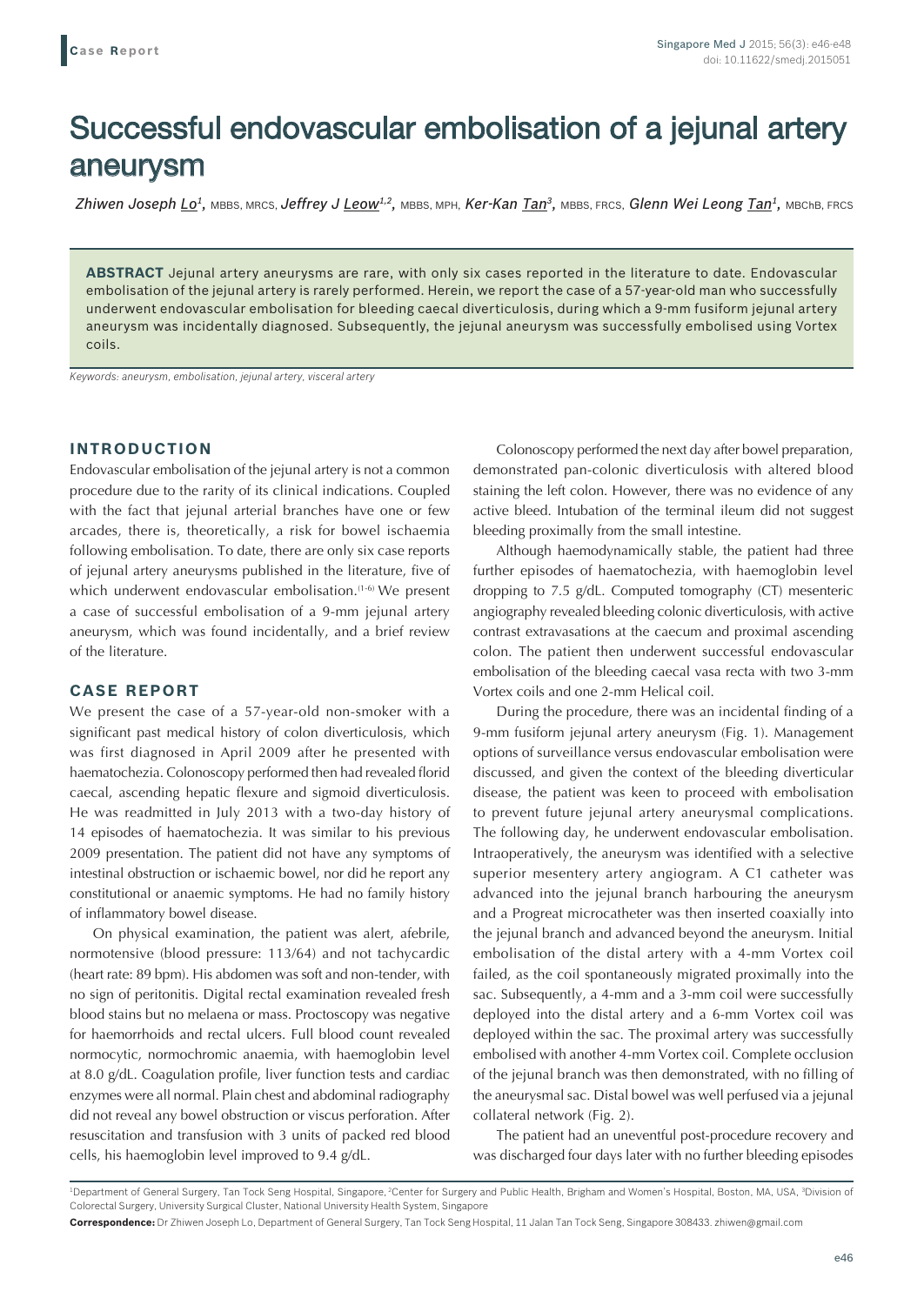| Author                            | <b>Background and possible cause</b>                                                                   | <b>Presentation</b>                                                           | <b>Diagnostic modality</b>                           | <b>Treatment</b>                                                                           |
|-----------------------------------|--------------------------------------------------------------------------------------------------------|-------------------------------------------------------------------------------|------------------------------------------------------|--------------------------------------------------------------------------------------------|
| Shimohira<br>et $al^{(1)}$        | History of coronary artery<br>bypass using gastroepiploic<br>arteries                                  | Incidental during 3D-CT<br>performed to evaluate<br>conditions of graft       | 3D-CT                                                | <b>Embolisation using</b><br>interlocking detachable<br>coils                              |
| Bavunoglu<br>et al <sup>(2)</sup> | Intestinal tuberculosis                                                                                | Massive acute upper GI<br>bleed $(> 2 L in 20 min)$                           | CT angiography                                       | Embolisation with<br>histoacryl glue                                                       |
| Sonnenschein<br>$et al^{(3)}$     | Jejunal arterovenous fistula                                                                           | Upper abdominal pain and<br>vomiting for suspected<br>acute pancreatitis      | MR imaging and CT<br>angiography                     | Embolisation with five<br>5-7 mm micro-coils                                               |
| Vibert et $al^{(4)}$              | Unknown                                                                                                | Pancreaticoduodenectomy                                                       | Found incidentally during<br>pancreaticoduodenectomy | Embolisation                                                                               |
| Røkke et al(5)                    | Unknown                                                                                                | Unknown                                                                       | CT angiography                                       | Embolisation                                                                               |
| Weinstock<br>et al $(6)$          | Small bowel obstruction caused<br>by extrinsic compression of<br>duodenum by a mesenteric<br>haematoma | Sudden onset of severe,<br>sharp periumbilical pain<br>with syncopal episodes | CT angiography                                       | Spontaneous resolution<br>after evacuation of<br>organising haematoma<br>during laparotomy |

|  | Table I. Published case reports of jejunal aneurysms or pseudoaneurysms. |
|--|--------------------------------------------------------------------------|
|--|--------------------------------------------------------------------------|

CT: computed tomography; GI: gastrointestinal; MR: magnetic resonance



**Fig. 1** Pre-embolisation CT mesenteric angiogram shows a 9-mm fusiform jejunal artery aneurysm (arrow).



**Fig. 2** Post-embolisation CT mesenteric angiogram shows complete occlusion of the jejunal branch, with no filling of the aneurysmal sac (arrow). Distal bowel was well perfused via a jejunal collateral network.

or ischaemic complications. At review one month after discharge, the patient was well, and had no significant complaints and normal haemoglobin levels.

#### **DISCUSSION**

Jejunal artery aneurysms are rarely seen. There are only six such cases reported in the literature (Table I).<sup>(1-6)</sup> Of the 18 case series of splanchnic artery aneurysms in the literature, only two out of a total of 561 patients were reported to have jejunal artery aneurysms.<sup>(7-10)</sup> Jejunal artery aneurysms are usually diagnosed incidentally during CT radiography performed for another indication,  $(1-3,5,6)$  and rarely, they may also be diagnosed during an operative procedure such as a pancreaticoduodenectomy.<sup>(4)</sup> Any splanchnic artery aneurysm has significant clinical implications due to the possibility of causing rupture, bleeding and even occlusion, thus causing ischaemic bowel. All these are surgical emergencies and often associated with significant morbidity and mortality, especially if misdiagnosed during the initial presentation.

Traditionally, treatment of splanchnic artery aneurysms has been open surgical intervention due to their late presentation of aneurysmal ruptures.<sup>(7-9)</sup> However, with the widespread use of CT angiography, there is increased detection of asymptomatic splanchnic artery aneurysms, in which treatment by angioembolisation has been shown to be effective as a first-line treatment with few complications and low recurrence rates.<sup>(2,5,7-8,11-15)</sup> First described in 1974, angiographic diagnosis and treatment of gastrointestinal haemorrhage has since progressed significantly with advances in microcatheter technology, digital fluoroscopy and increased experience of interventional radiologists. Numerous reports have documented its safety and high rates of success of over 90%.<sup>(11)</sup> However, these successes have mainly been limited to larger vessels supplying the colon.<sup>(11-13)</sup> Treatment outcomes of embolisation of small bowel vessels are currently unclear, although our literature review documented success in all five attempted endovascular embolisation within six case reports (Table I). Nevertheless, there are associated risks of ischaemic or infarction events, rebleeding or recurrence.<sup>(11-13)</sup>